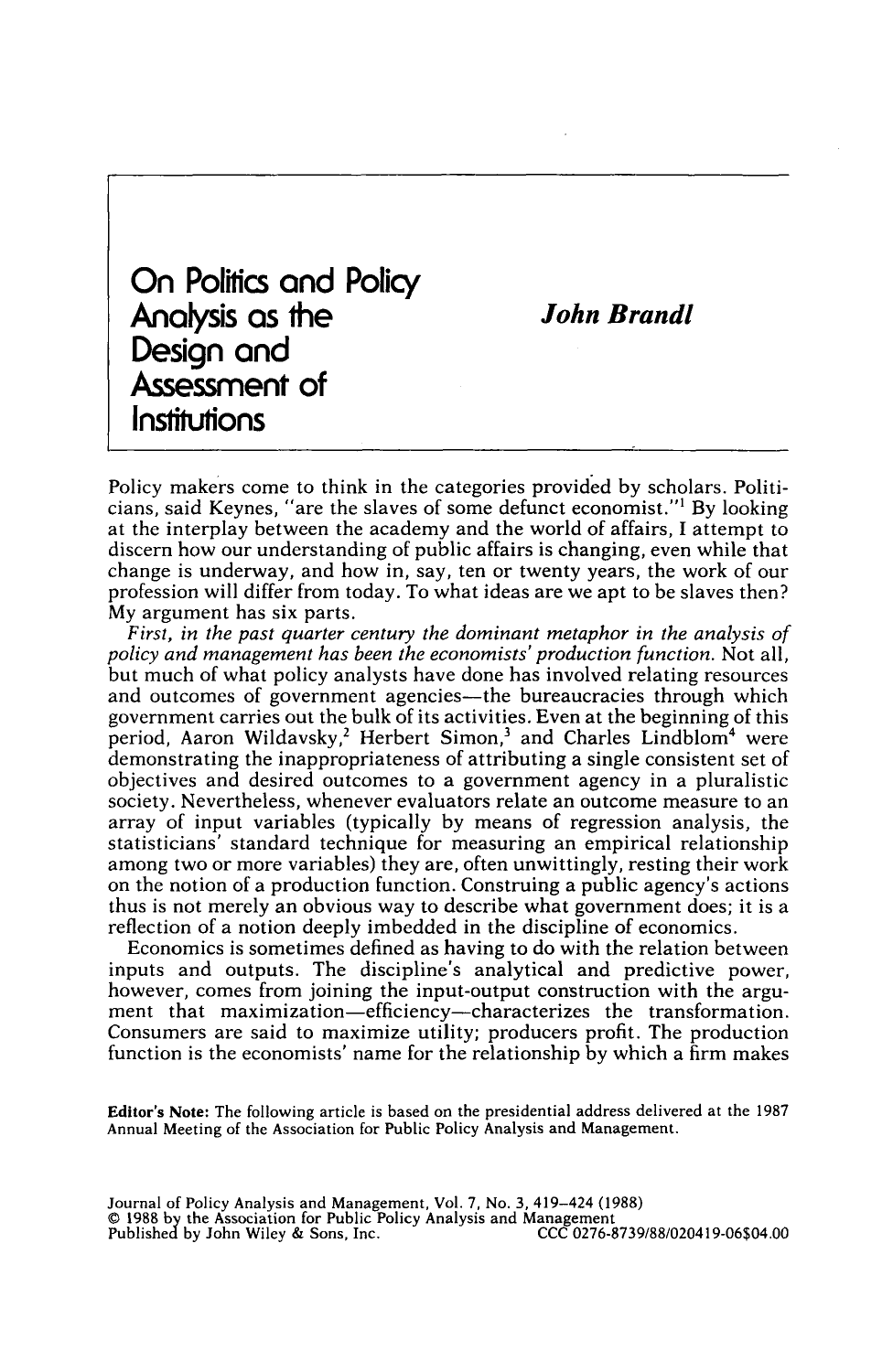outputs from factors of production-efficiently. The relationship is hypothesized to be efficient, that is, to yield the most output possible for a given level of input, because the firm is assumed to maximize the difference between revenue and expenses. Furthermore, economists claim that even if not all firms are inclined to maximize profit, competition forces those that would survive to do *so.* Thus, to regress a firm's output on its inputs is to capture an efficient relationship, one which, until there is a shift in technology, can be used to predict future behavior.

In recent decades some have thought to replace this standard explanation with a behavioral theory of the firm,<sup>5</sup> and in the current decade others have striven to shore up received doctrine with a new economic theory of organizatiom6 In due course I will take up those developments. Here it is necessary to note that beginning in the early **1960s** the scholarly and political attractiveness of program budgeting, the ready applicability of regression analysis, and the recollection that generations earlier Max Weber had described a bureaucracy as a disciplined and therefore efficient entity<sup>7</sup> combined to bring about a great outpouring of analyses relating the inputs and outputs of governrncnt policies.

Policy analysts have regressed damage limiting capability on defense expenditure, the quality of family relationships on professional casework, juvenile delinquency on counseling, the health of families on publicly provided housing, and, most notably, student achievement on an array of variables that describe school and home life. The economists' production function is a remarkably powerful metaphor. It has profoundly influenced our perception not only of firms but of bureaucracy. Accustomed to attributing both intention and mechanism to firms, policy analysts slipped into implicitly attributing those characteristics to bureaucracy as well. Politicians fell in step, attempting policies derived from, and dependent on, that metaphor.

Policy making came to be thought of as choosing from among an array of possible objects of expenditure, the costs and benefits-inputs and outputs-of which have been assessed by policy analysts.

*Second, that perception is eroding.* Empirical results of attempts to relate government's inputs to its outputs have been discouraging. Indeed, the most important finding of policy analysis in the past several decades is that for much of what government does, on the average there is almost no relation between inputs and the society's intended results, no link between expenditures and outputs. The research of President-elect Eric Hanushek has established this sad fact for elementary and secondary education, the largest single object of expenditure for state and local government in this country.\*

No one rejoices at that finding. It remains so stunning, so implausible as not yet to have been widely assimilated. (It implies, for example, that the budget, which we are accustomed to claiming is the central instrument of policy, is, in fact, a weak tool, It undermines much of what my political party thought it was about in this period.) But eventually it will be accepted, and when that happens both policy analysis and policy making will be changed permanently.

In the meantime, their production function metaphor crippled, policy analysts have been groping in several directions for a satisfactory alternative conception of how to think about improving government. Many, while acknowledging ineffectiveness for a set of programs on the average, have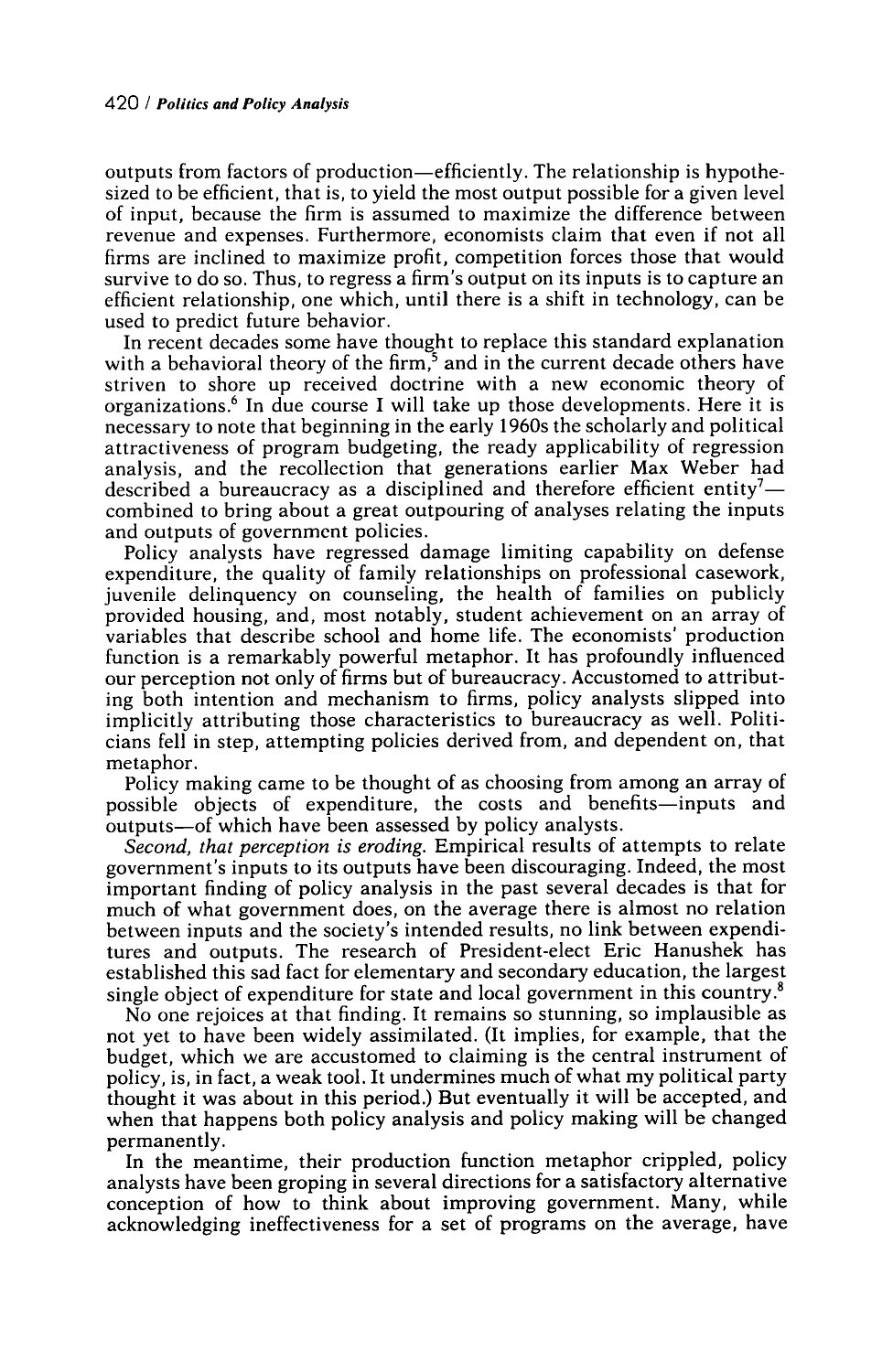attempted to find exemplary outliers and to identify their characteristics in the hope that such knowledge will lead to replication. In that fashion the Effective Schools movement has found good schools to be associated with strong leadership, an orderly environment, the teaching **of** basic skills, setting high expectations for students, regular monitoring of students' progress, and a sense of the school as a community.<sup>9</sup>

Sad to say, though that information has been widely disseminated, it has not been nearly as widely acted upon. In education as in other parts of government what we know does not necessarily inform what we do.

Another response to the disappointing results of production function estimation is reflected in the last word of our organization's name. In the 1970s public policy schools began adding management courses to their curricula in the hope that better implementation could enliven unsatisfactory governmental endeavors. Have we been successful? Have our hopes been realized? Ask yourself whether the following excerpt from Charles Wolf's 1981 presidential address to this body is any less true today than then: "While our capabilities, our analysis, our training, and our craft have all improved impressively, the reality of public policy as it has shaped up (in recent years), has come to display a disarray that might be likened to Brownian movement. The result is a profoundly sad and sorry condition of the public policy domain. . . **,"'O** 

Third, I suggest that the explanation for Charles Wolf's paradox lies in the fact *that the great bulk of government's policies are implemented through bureaucracies-that is, technically, through organizations in which workers are managed by being subject to directives, but rarely rewarded, penalized, or inspired.*  Bureaus are not the goal-oriented mechanisms for which the idea of a production function was invented. Indeed they may foster self-interested rather than socially productive behavior as they erode the idealism with which their members came to the jobs that so often eventually grind them down. The founders never envisaged the immense executive branch bureaucracy of our time. Barry Weingast and Mark Moran's intriguing research notwithstanding, there **is** no contemporary theory that would permit us to expect bureaucracy to be other than inefficient (and, I would say, demora $lizing$ ). $<sup>11</sup>$ </sup>

As policy analysts have demonstrated the perverseness of bureaucracy they have corroborated the hunch of the citizenry and the impression of legislators.

An emerging economic theory of organizations offers an explanation for the disarray. In it, self-interested principals contract with self-interested agents to carry out tasks. The political scientist, Terry Moe, acknowledges this new subfield, principal-agent theory, as "the dominant framework for the formal analysis of hierarchy."12 According to the new theory, in bureaucracies egoistic individuals create slack (i,e., inefficiency) and appropriate it for themselves in the form of leisure or perquisites of office. Even more ambitious is the work of James Buchanan, a recent recipient of the Nobel Prize in economics and the most distinguished devotee of this new science which he recognizes as a branch of public choice theory.

*Fourth,* Buchanan avers that because of the importance of preventing the imposition of the views of policy analysts, legislators, or bureaucrats on the public, "the constitution of policy rather than policy itself (is) the relevant object *for reform.*"<sup>13</sup> Here, succinctly, is the argument of this new science of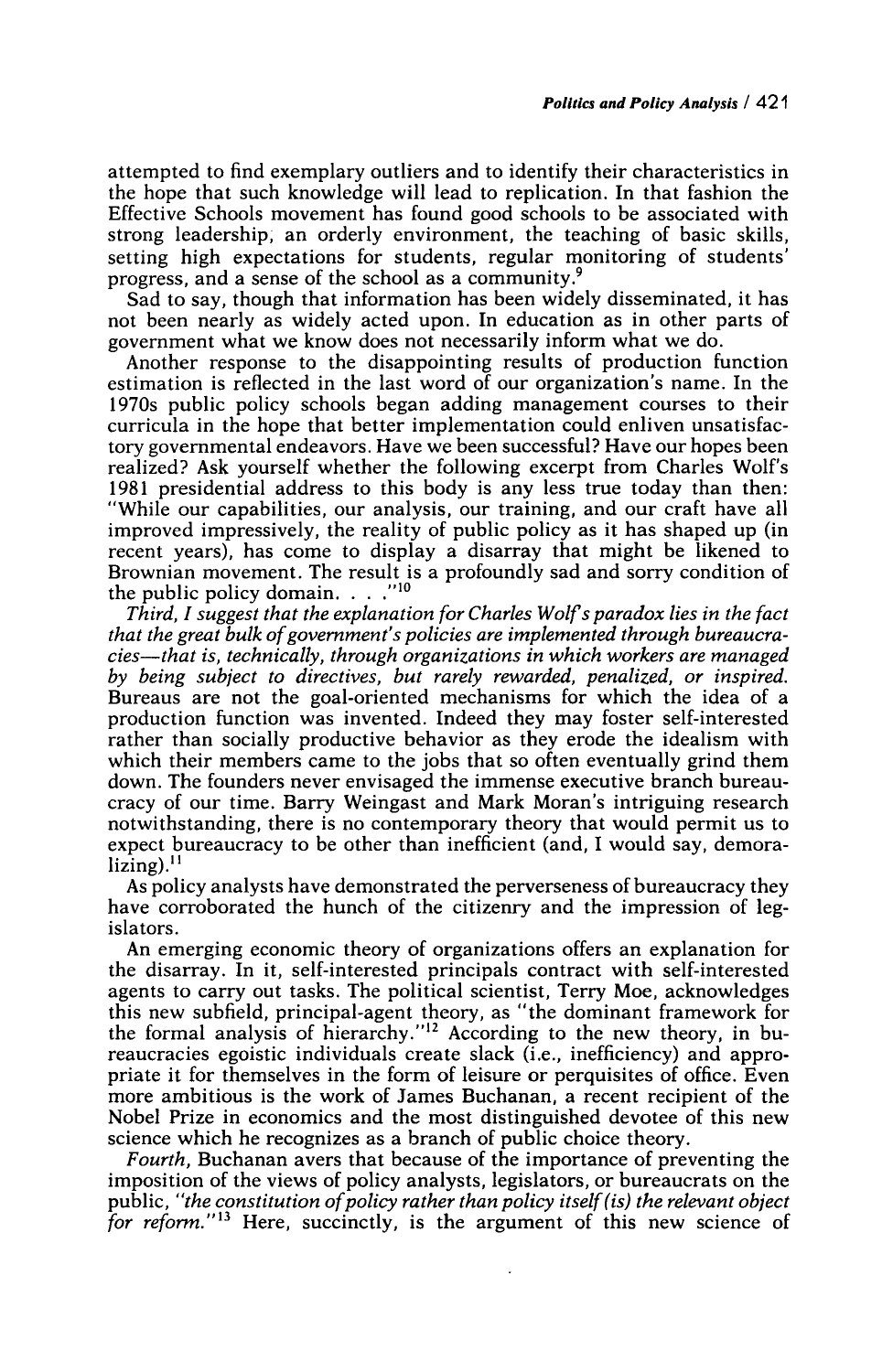government: Government as we know it is inefficient and meddling because it substitutes the judgments, preferences, and comforts of politicians and bureaucrats for those of other citizens. The task of students and practitioners of government, it is said, is not to analyze and implement policies-which, to the extent that they reflect the desires of those in authority, will necessarily be inefficient and unjust. Rather, the job is to design government's institutions-its constitution, in Buchanan's word. Bureaus and legislatures are to be constructed not to substitute the judgment of officials for that of citizens, but so as to permit (as in a market) the maximum expression of individual choice of citizenry.

**I** suggest that policy analysts and politicians will conclude that the Buchanan conception is half right. Yes, the task of analysts and politicians is the design and evaluation of institutions devised so as to be oriented to produce desired outcomes. But:

*Fifth, no, it is not adequate to reduce political life to aggregating the self-interested, exogenously determined preferences of autonomous individuals.*  Policy analysts, not trapped by a single discipline, will see that to ignore the formation of persons-as economists do when they insist on treating preferences as exogenous—is to miss much of what is distinctive and noble about human beings. And politicians are quite aware of their capacity, for good or ill, individually and through the institutions of government, to lead, inspire, invigorate, and change the citizenry.

I believe, and I hope you do too, that persons can bring a different ethic to politics than to the grocery store.<sup>14</sup> Fortunate are those, says Albert Hirschman, who are granted the duty to serve.<sup>15</sup> I believe that to perceive a group as nothing but an aggregation of individuals is not to recognize that weincluding our preferences—are formed in institutions.

*Sixth, designing the institutions through which government carnies out its work is a matter of acknowledging self-interest while giving persons opportunities to practice other-mindedness-both because that is good in itself and because it has instrumental value.* If policy makers have done their work well, then self-interest is not only harnessed but civilized.

For example, when a school is a community rather than a bureaucracy, its teachers, students, and parents are enlivened as they get practice in othermindedness—and the students are apt to learn more.<sup>16</sup> More educational improvement is likely from school site management and increased parental choice than from additional spending. Increasing expenditure is a much less promising means of bringing about educational improvement than is changing the institutional structures through which our children are educated.

We should seek in many instances to replace bureaucracy with community as an organizing principle. That is today's version of an argument made by the Anti-Federalists **200** years ago. **It** comes to this: Government as currently organized is important but cumbersome and ineffective. It has major responsibilities but should carry out much of its work through institutions close to home, that is, through communities—think of the school site management example-whose natural cohesion sustains and inspires. Long ago Emile Durkheim saw that "social relations are not capable of assuming this juridical form (of contract^)."'^ **To** Chester Barnard, "the need for communion is a basis of informal organization that is essential to the operation of every formal organization."<sup>18</sup>

My legislative agenda for Minnesota is one of choice and community. It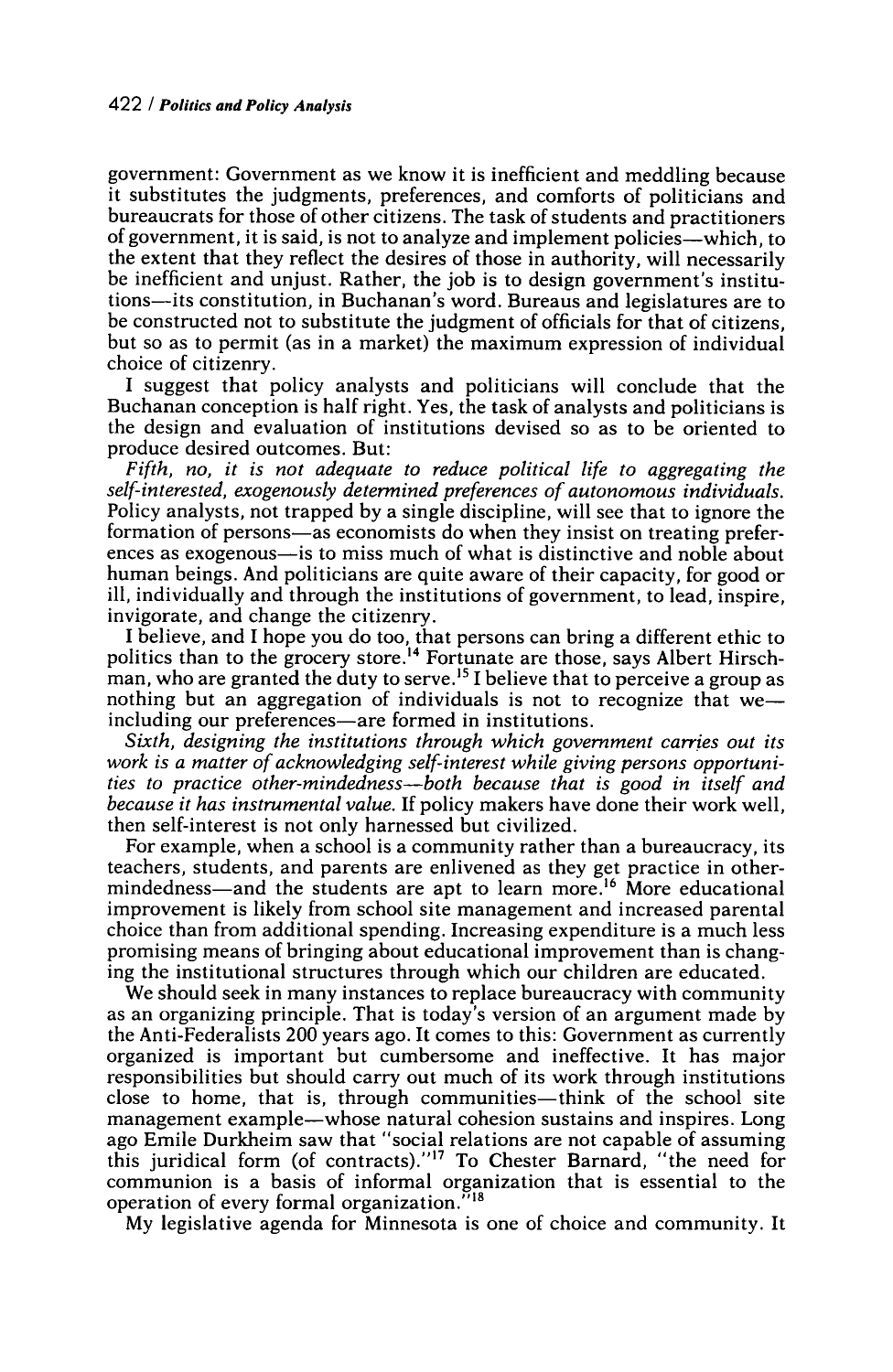reflects the capacity of Americans to accommodate what may at first appear to be dissonant ideas. We can be fulfilled and productive when we choose to lose ourselves in family, community, clan, polity. This is a modest proposal, not for collectivism but for associativeness. While the political right and left engage in a tug of war for intellectual successorship to de Tocqueville<sup>19</sup> (who remains the most insightful commentator on individualism and associativeness in this country) I note that choice, the capability to disassociate, is the individual's and the society's protection against repression and bigotry, the dangers of policies informed by a communitarian ethic.

In summary, the interplay between policy analysts and politicians is showing the way to a new-and old-conception of what we are about. It construes our task not as evaluation and choice of policies but as institutional design. It recognizes that we are formed and fulfilled in institutions, and it reaffirms with Steven Rhoads,<sup>20</sup> Steven Kelman,<sup>21</sup> and James Madi- $\text{son}^{22}$  that our country is not possible—not to say good—unless there are public-spirited citizens, bureaucrats, politicians, and policy analysts.

*JOHN BRANDL is a Professor in the Hubert H. Humphrey institute of Public Affairs, University of Minnesota, and a member of the Senate of the State of Minnesota.* 

## **NOTES**

- **1.** J. M. Keynes, *The General Theory of Employment, Interest and Money* (London: Macmillan, 1961).
- **2.** A. B. Wildavsky, *The Politics of the Budgetary Process* (Boston: Little, Brown, 1964).
- **3.** H. A. Simon, *Administrative Behavior: A Study of Decision-Making Process in Administrative Organization* (New York: Macmillan, 1948).
- **4.** C. E. Lindblom, "The Science of Muddling Through," *Public Administrative Review,* 19 (2) (1959): 79-88.
- **5.** See Richard M. Cyert and James *G.* March, *A Behavioral Theory of the Firm*  (Englewood Cliffs, NJ: Prentice Hall, 1963).
- **6.** Terry M. Moe, "The New Economics of Organization," *American Journal of Political Science,* 28 (4) (November 1984): 739-777.
- *7.* H. H. Gerth and C. W. Mills, (translators and Eds.), *From Max Weber: Essays in Sociology* (New York: Oxford University Press, 1946).
- **8.** Eric A. Hanushek, "Throwing Money at Schools," *Journal of Policy Analysis and Management,* **1** (1) (Fall 198 1): 19-41 ; and "The Economics of Schooling," *Journal of Economic Literature,* 24 (3) (September 1986): 1141-1 177.
- 9. See W. E. Bickel, "Effective Schools: Knowledge, Dissemination, Inquiry," *Educational Researcher,* 12 (4) (1983): 3-31.
- **10.** Charles Wolf, Jr., "Policy Analysis and Public Management: Strengths and Limits," Presidential Address to the Association for Public Policy Analysis and Management, October 1981 (mimeo).
- **11.** B. R. Weingast and M. J. Moran, "Bureaucratic Discretion or Congressional Control? Regulatory Policymaking by the Federal Trade Commission," *Journal of Political Economy,* 91 (5) (October 1983): 765-800.
- **12.** Moe, *op. cit.,* p. 756.
- **13.** James **M.** Buchanan, "The Constitution of Economic Policy," *American Economic Review,* 77 (3) (June 1987): 243-250.